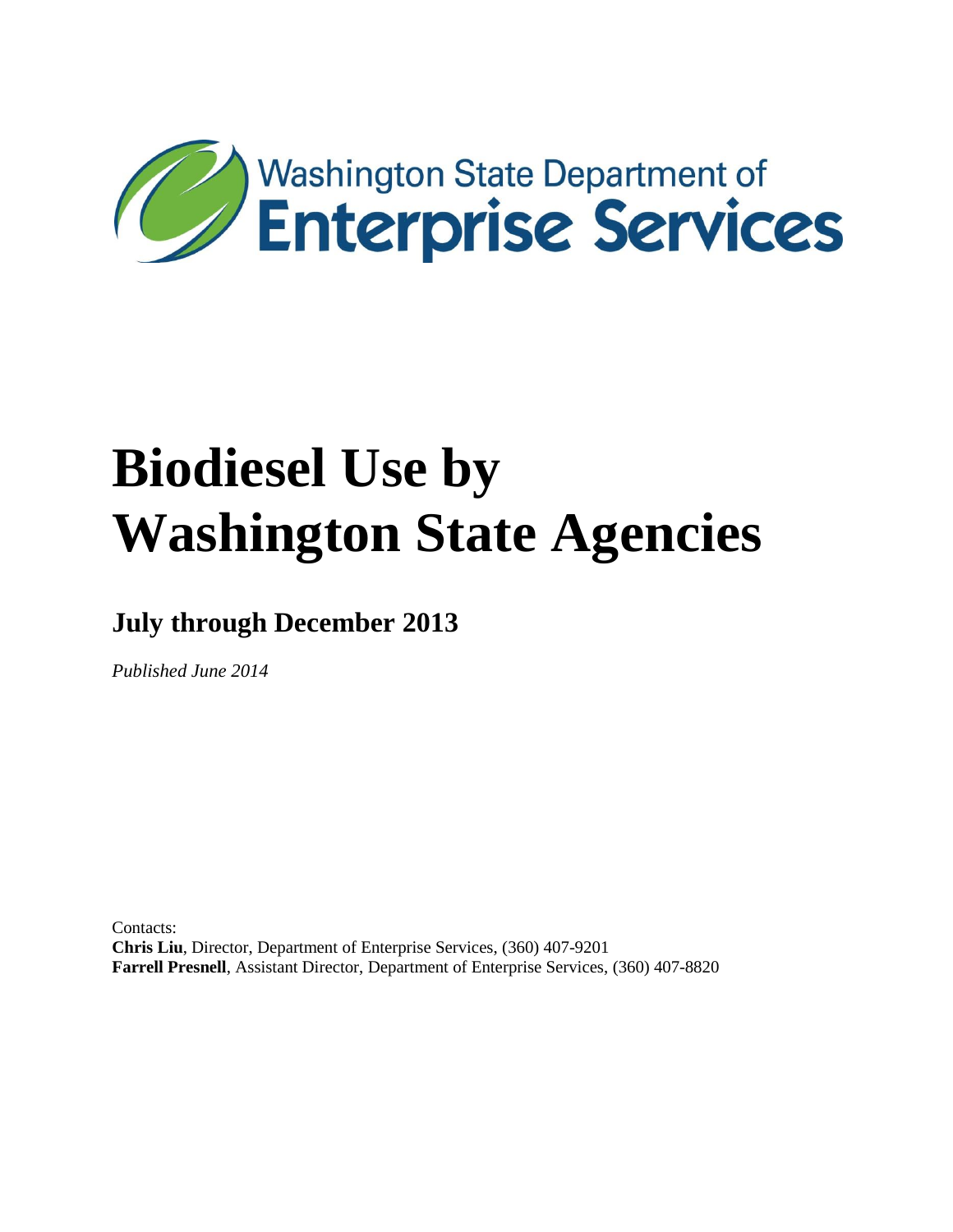*July through December 2013*

To accommodate persons with disabilities, this document is available in alternate formats by calling the Department of Enterprise Services (DES) at (360) 407-8059. TTY/TDD users should contact DES via the Washington Relay Service at 711 or 1-800-833-6388.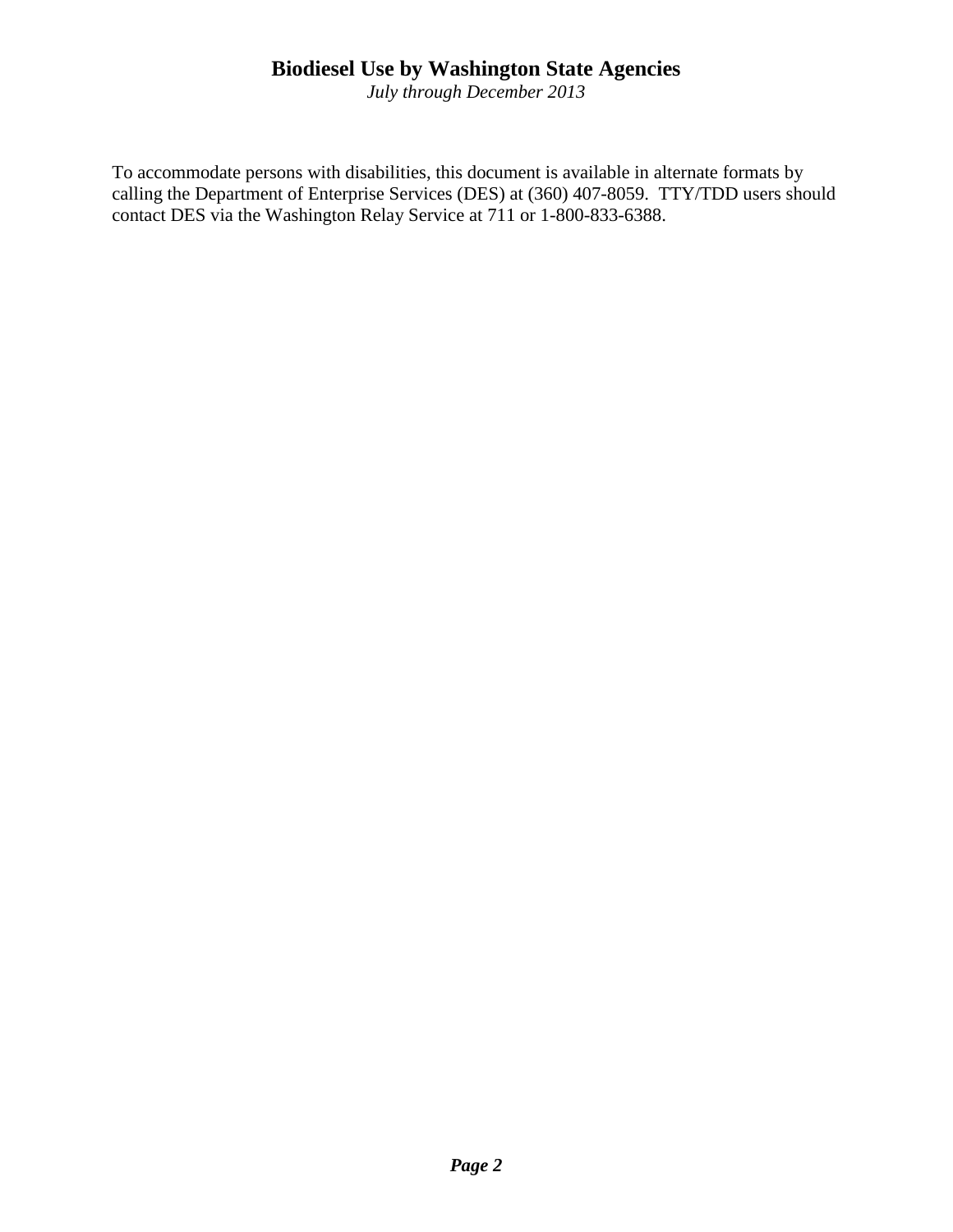*July through December 2013*

#### **REPORT HIGHLIGHTS**

- During the last six months of 2013, total biodiesel purchases by state agencies under state fuel contracts was just above 545,000 gallons, an increase of 11 percent over the previous six months. Together with purchases in the first six months of the year, biodiesel purchases topped 1 million gallons for the first time ever for a calendar year period.
- Washington State Ferries (WSF) is the state's largest consumer of diesel fuel. WSF purchased 367,534 gallons of biodiesel during the last six months of 2013, the most ever purchased for a six-month period. Overall, WSF reached an average of 4.1 percent biodiesel for the period, as fuel containing five percent biodiesel (B5) become the standard fuel throughout the fleet.
- Biodiesel purchased by state agencies other than WSF totaled 178,360 gallons during this six-month period. Biodiesel made up 12 percent of the diesel fuel purchased, on par with the previous six-month period.
- The Washington State Department of Transportation (WSDOT) is the state's second largest purchaser of diesel fuel. Biodiesel made up almost 17 percent of total diesel fuel purchased in Western Washington and 9 percent in Eastern Washington. Statewide, WSDOT averaged 13 percent biodiesel, up from 12 percent during the previous period.
- Testing continued to show no significant fuel quality issues related to biodiesel use by state agencies.

## **BACKGROUND**

As a part of the state's efforts to reduce its dependence on foreign oil, reduce emissions, and stimulate local production and use of biodiesel, state law has mandated state agencies to use biodiesel fuels to operate diesel-powered vessels, vehicles, and construction equipment since 2009. Under current law, WSF is to use a minimum of 5 percent biodiesel in all vessels as long as the price of B5 does not exceed the price of diesel by 5 percent or more. All other state agencies are to use a minimum of 20 percent biodiesel by total volume to operate diesel vessels, vehicles, and construction equipment.

State law (RCW 43.19.646) requires the Department of Enterprise Services (DES) to compile and analyze the use of biodiesel fuel by state agencies and report its findings and recommendations to the Governor and Legislature in an electronic format every six months. DES collaborates with key state agency stakeholders to prepare the report.

This report covers July 1 through December 31, 2013, and focuses on bulk fuel purchased through state fuel delivery contracts. The term "biodiesel" means pure biodiesel (B100) unless clearly indicated otherwise. Biodiesel blends are specified by the capital letter "B" followed by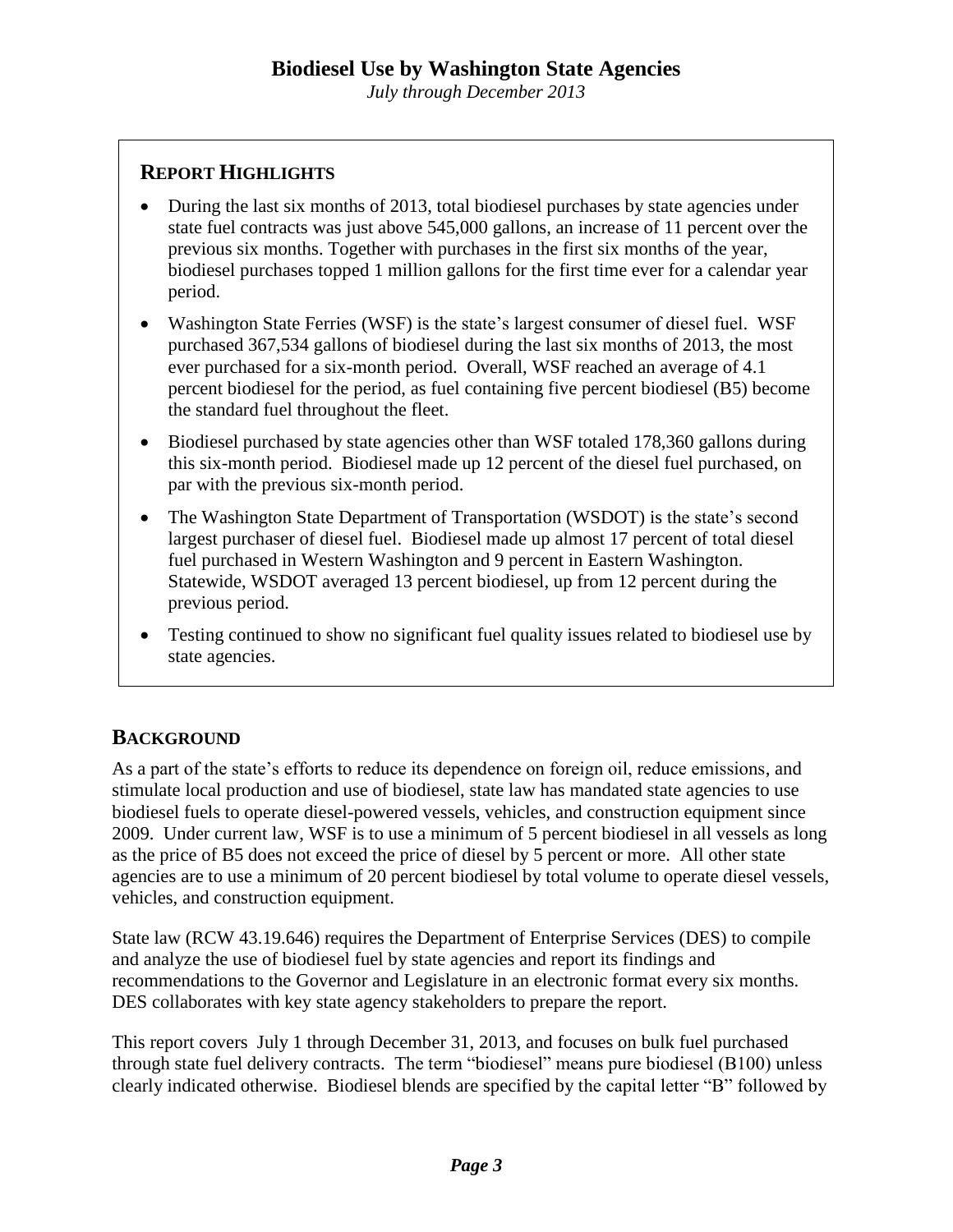*July through December 2013*

the value representing the volume percentage of biodiesel, such as B5 and B20. Therefore B5 contains 5 percent biodiesel. In tables and charts, biodiesel is expressed in B100 gallons.

## **STATE BIODIESEL PURCHASES**

State agencies are required to purchase bulk fuel through the state fuel contracts which cover gasoline, heating oil, and diesel fuel (including biodiesel). The contracts are also used by many higher education institutions, cities, counties, school districts, and transit systems.

From July 1 through December 31, 2013, state agencies and higher education institutions purchased 10.4 million gallons of diesel fuel through state fuel contracts, including about 545,000 gallons of biodiesel, a 55,000-gallon increase from the previous six-month period. Together with purchases for the first six months of the year, biodiesel purchases topped 1 million gallons for the first time ever for a calendar year period.



During this period, WSF purchases made up 86 percent of all diesel fuel and 68 percent of the biodiesel purchased. Total biodiesel use by state ferries increased as B5 became the standard fuel for all vessels. Purchases made by state agencies other than WSF for diesel-powered vehicles and equipment made up 14 percent of total fuel purchased and 32 percent of the biodiesel purchased on state contracts.

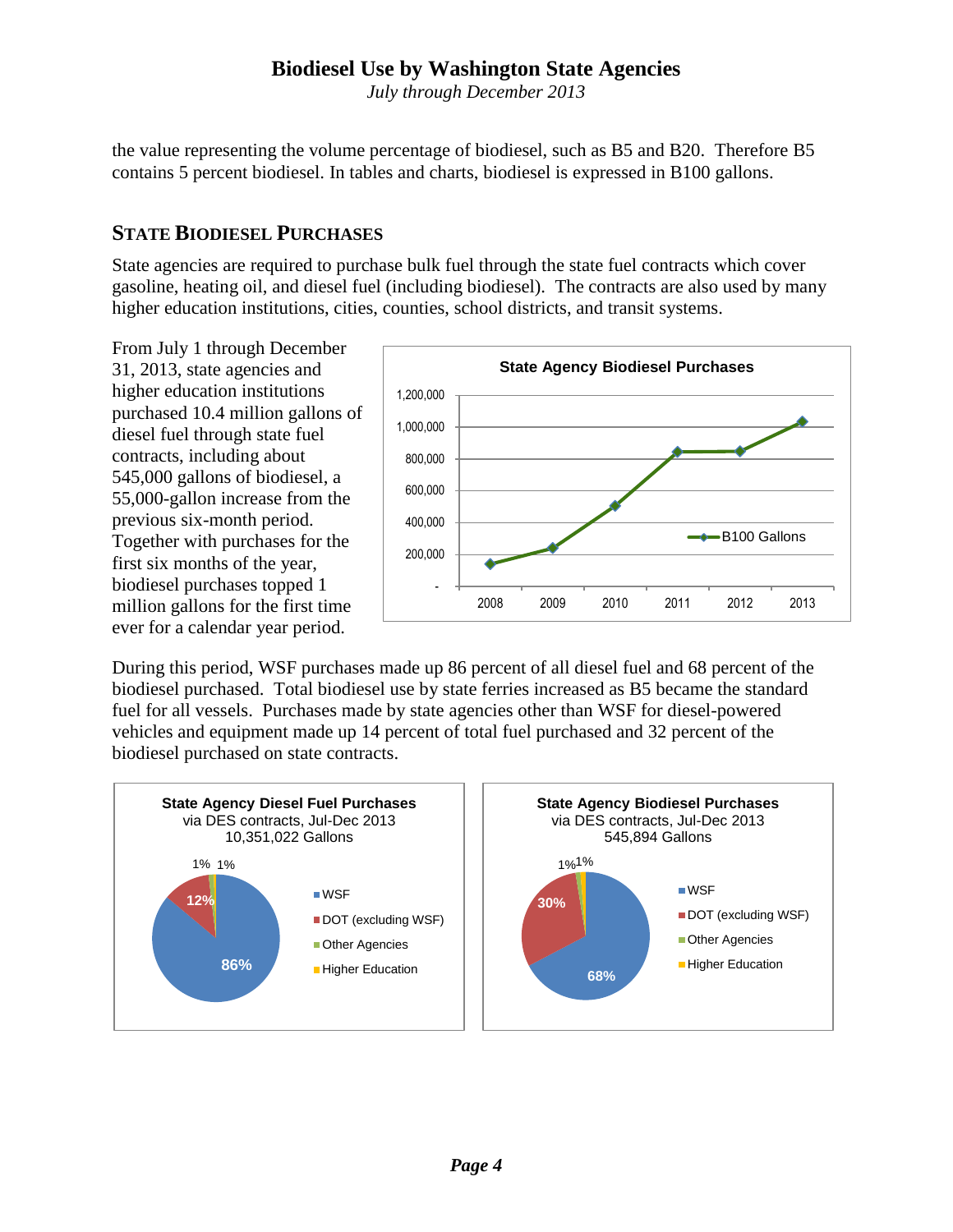*July through December 2013*

## **WASHINGTON STATE FERRIES (WSF) BIODIESEL USE**

 WSF purchased 367,534 gallons of biodiesel during this six-month period. This is a 15 percent increase over the 320,207 gallons purchased during the first six months of 2013 and a 40 percent increase from the same period in 2012. The increase is due to the completion of the in-line blending infrastructure at the Harbor Island dock facility in Seattle, which in March 2013 allowed fuel containing 5 percent biodiesel (B5) to become the standard fuel for the entire fleet.



- WSF's progress using biodiesel has occurred in stages, corresponding with the availability of in-line blended B5 fuel.
	- WSF began using in-line blended B5 for all vessels fueled by truck from the Harbor Island truck facility in Seattle in August 2009. This facility accounts for about 25 percent of the total fuel used by the state ferry system.
	- WSF has used in-line blended B5 for all vessels fueled by truck from Anacortes since January 2011. This facility accounts for about 40 percent of the total fuel used.
	- The capital improvement project to build the infrastructure for in-line blending of biodiesel at the Seattle Harbor Island dock facility was completed in late February 2013. Ferries fueling at the dock facility began using B5 on March 1, 2013. This facility accounts for about 35 percent of the total fuel used.
- Overall, WSF reached an average of 4.1 percent biodiesel for the period, up from 3.8 percent for the previous period.
- The average price paid for diesel fuel during the period was \$3.13 per gallon; the average price paid for B5 was \$3.15 per gallon, a differential of less than 1 percent.
- WSF had no biodiesel-related quality or performance issues during the period.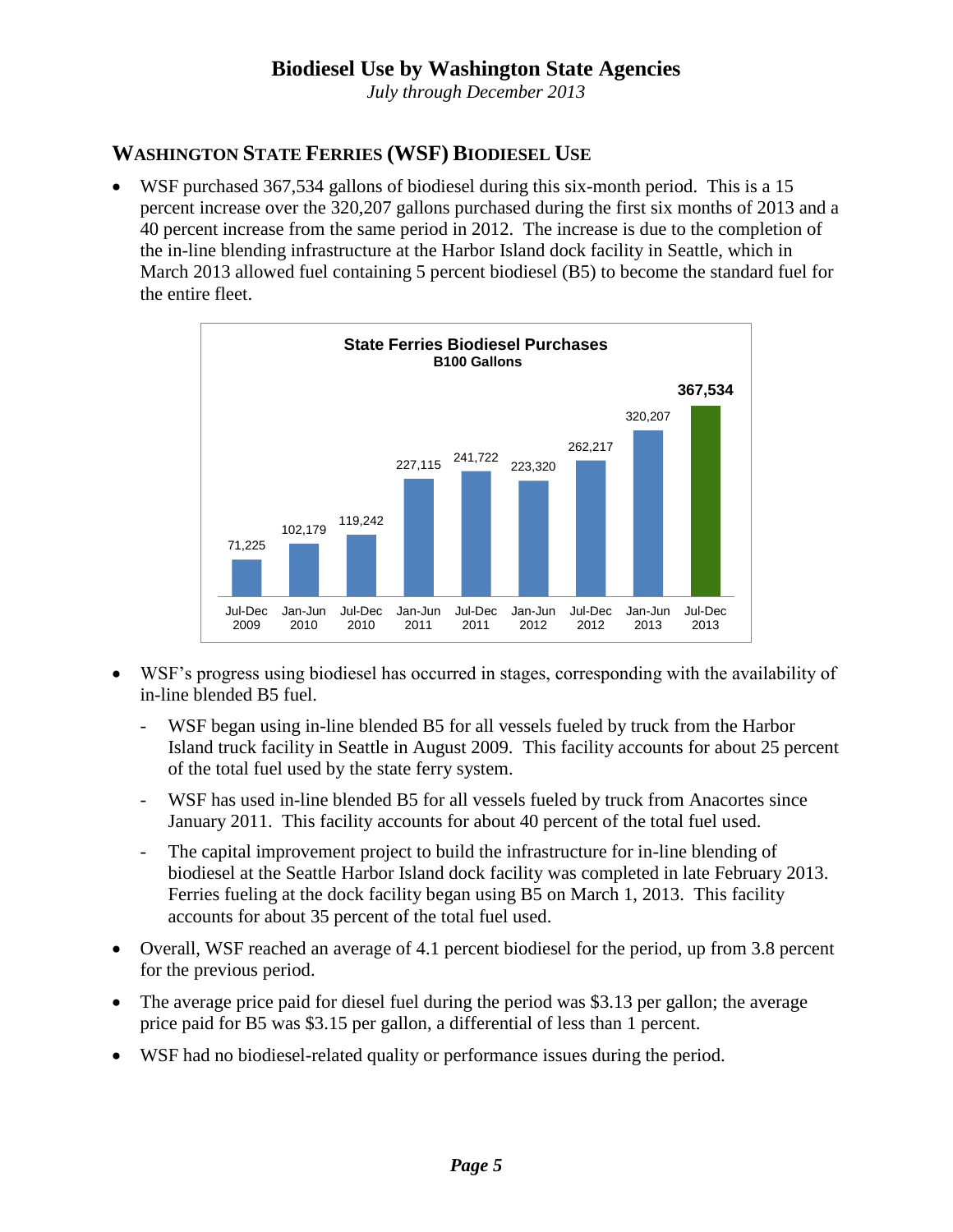*July through December 2013*

| <b>Time Period</b> | <b>Diesel Gallons</b> | <b>Biodiesel Gallons</b> | <b>Total Gallons</b> | <b>Biodiesel %</b> |  |  |
|--------------------|-----------------------|--------------------------|----------------------|--------------------|--|--|
| July - Dec. 2013   | 8,545,061             | 367,534                  | 8,912,595            | 4.1%               |  |  |
| Jan. - June 2013   | 8,156,700             | 320,207                  | 8,476,907            | 3.8%               |  |  |
| July - Dec. 2012   | 8,466,258             | 262,217                  | 8,728,475            | 3.0%               |  |  |
| Jan. - June 2012   | 8,283,480             | 223,320                  | 8,506,800            | 2.6%               |  |  |
| July - Dec. 2011   | 8,672,324             | 241,722                  | 8,914,046            | 2.7%               |  |  |
| Jan. - June 2011   | 8,435,352             | 227,115                  | 8,662,467            | 2.6%               |  |  |
| July - Dec. 2010   | 8,455,444             | 119,242                  | 8,574,686            | 1.4%               |  |  |
| Jan. - June 2010   | 8,459,772             | 102,179                  | 8,561,951            | 1.2%               |  |  |
| July - Dec. 2009   | 8,463,791             | 71,225                   | 8,535,016            | 0.8%               |  |  |
| Jan. - June 2009   | 8,269,302             | 30,714                   | 8,300,016            | 0.4%               |  |  |

**Washington State Ferries Biodiesel Use: January 2009 to December 2013**

## **LAND SECTOR USE**

State agency purchases of biodiesel for use in vehicles and equipment totaled 178,360 gallons in the last six months of 2013, slightly more than the 172,045 gallons in the first six months of 2013. Overall state agency biodiesel purchases held steady at 12.4 percent of total diesel fuel purchased under the state fuel contract.

In the land sector, WSDOT is the largest single purchaser of diesel fuel. During this reporting period, WSDOT purchased 1.25 million gallons of diesel fuel, accounting for 87 percent of all diesel fuel and 92 percent of all biodiesel purchased by state agencies under the state fuel contract. WSDOT maintains a comprehensive statewide network of fueling stations that serves the majority of the state's diesel-powered equipment and vehicles. Of the 10 other agencies purchasing diesel fuel under the state contract, only three purchased more than 10,000 gallons of bulk diesel fuel during the period:

- Department of Corrections,
- Department of Fish and Wildlife, and
- Department of Natural Resources.

Among the 12 higher education institutions purchasing diesel fuel off the state contract, the University of Washington was the largest purchaser, accounting for 63 percent of the fuel purchased for vehicles and equipment and including all of the biodiesel.

| Agency                  | <b>Diesel Gallons</b> | <b>Biodiesel Gallons</b> | <b>Total Gallons</b> | <b>Biodiesel %</b> |  |  |
|-------------------------|-----------------------|--------------------------|----------------------|--------------------|--|--|
| <b>WSDOT</b>            | 1,080,564             | 164,360                  | 1,244,925            | 13.2%              |  |  |
| <b>Other Agencies</b>   | 129,133               | 6,840                    | 135,973              | 5.0%               |  |  |
| <b>Higher Education</b> | 50.369                | 7.160                    | 57.529               | 12.4%              |  |  |
| Total                   | 1,260,066             | 178,360                  | 1,438,427            | 12.4%              |  |  |

**State Agency Biodiesel Purchases (Land Sector): July to December 2013**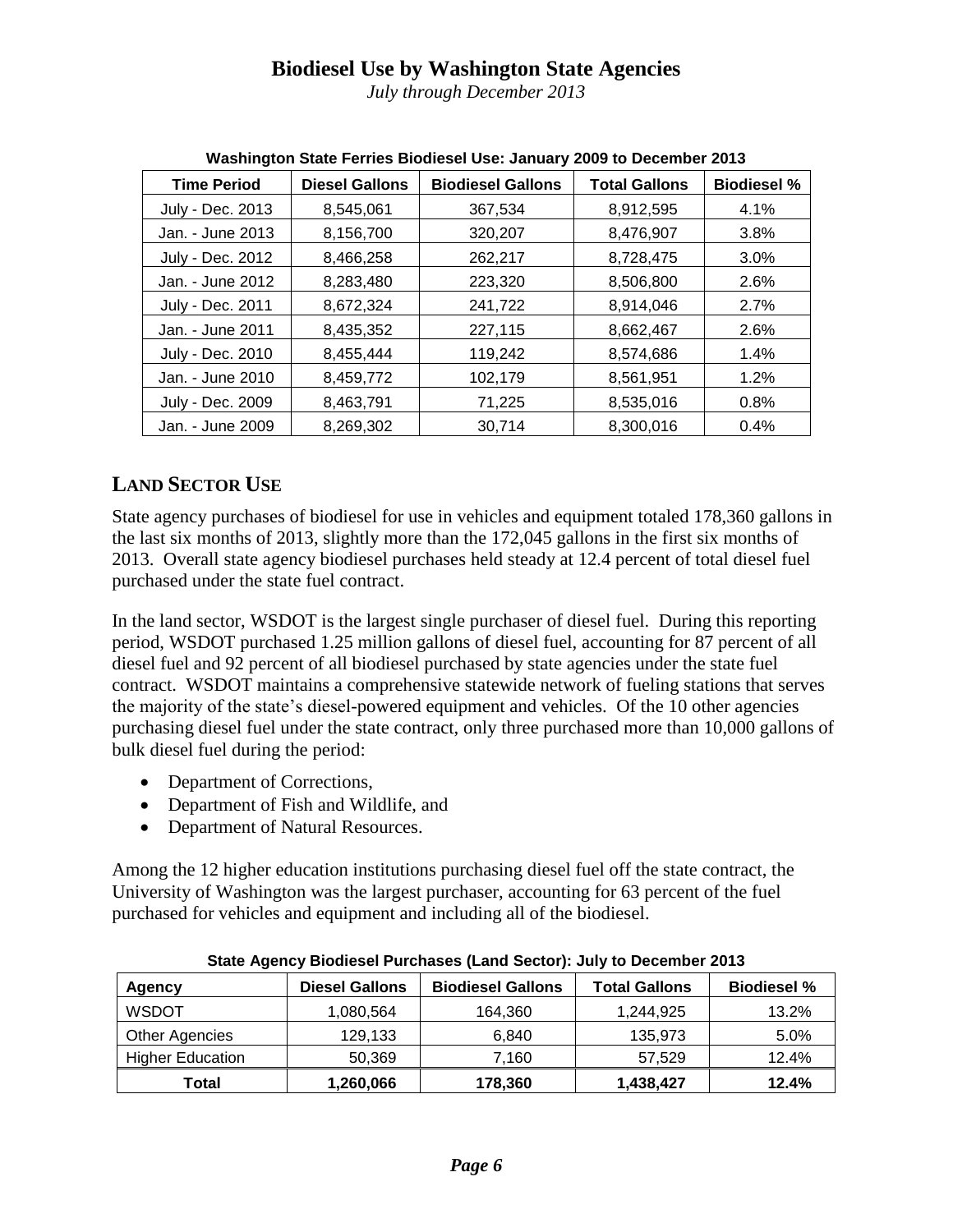*July through December 2013*

On a percentage basis, biodiesel purchases by state agencies for use in vehicles and equipment has significantly increased since 2006 and averaged above 10 percent for the last six reporting periods. The lack of available biodiesel in Eastern Washington limited efforts to use biodiesel fuels prior to 2011.



## **DETAILS ON WSDOT PURCHASES AND USE**

- Overall, WSDOT's total biodiesel purchased was up 1percent from the previous six months while the total gallons of fuel purchased decreased slightly. As a result, biodiesel compared to the total diesel volume increased from 12.3 to 12.6 percent.
	- WSDOT had 45 fuel sites with biodiesel fuel available in Western Washington. During this reporting period, 89 percent of fuel deliveries were B20, 1 percent were B15, 8 percent were B10, and, with one exception, the remaining were B5. Deliveries were reduced to B5 at two sites due to cold weather. Biodiesel made up more than 16 percent of total diesel fuel purchased in Western Washington, up from 15 percent the previous period.
	- WSDOT had 53 fuel sites with biodiesel fuel available in Eastern Washington. From July through September, 83 percent of deliveries were B20, 12 percent were B10 and five percent were B5 or less. From October through December, delivery percentages were reduced to account for cold weather. During this time, 2 percent of deliveries were B20, 11 percent were between B10 and B15, 30 percent were B10, 35 percent were between B5 and B10, and 22 percent were B5 or less. Overall, biodiesel made up almost 9 percent of total diesel fuel purchased in Eastern Washington during the period, comparable to the previous six months.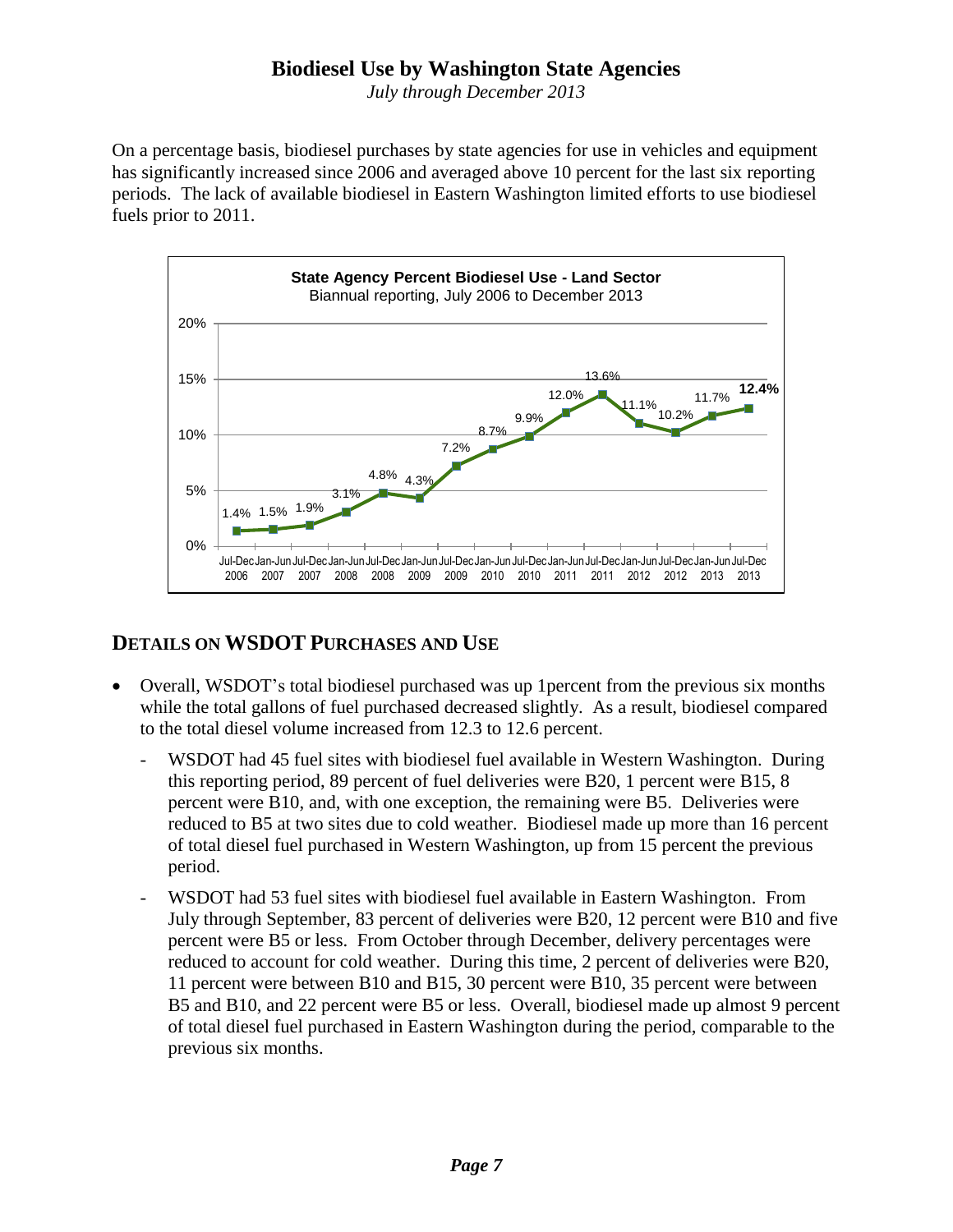*July through December 2013*

| Region                 | <b>Diesel Gallons</b> | <b>Biodiesel Gallons</b> | <b>Total Gallons</b> | <b>Biodiesel %</b> |
|------------------------|-----------------------|--------------------------|----------------------|--------------------|
| Westside               | 534.036               | 108.812                  | 642.848              | 16.9%              |
| Eastside               | 546.529               | 55.548                   | 602.077              | 9.2%               |
| <b>Statewide Total</b> | 1,080,564             | 164.360                  | 1,244,925            | 13.2%              |

**WSDOT Biodiesel Purchases by Region: July 1 to December 31, 2013**

- WSDOT continued its suspension of purchases of biodiesel blends higher than B20. The suspension began in May 2012 after a review of EPA regulations (40 CFR 280.32), recently published guidance, and biodiesel handling guidelines on materials compatibility. WSDOT worked with industry experts to assess its fuel tanks. The department determined that its diesel fuel tanks must be replaced to meet certification requirements to store biodiesel blends above B20. Replacing tanks is dependent on funding.
- WSDOT's experience with biodiesel fuels and testing biodiesel blends up to B90 has demonstrated the importance of: (1) managing biodiesel concentration based on climate and conditions; and (2) limiting biodiesel at sites with low fuel turn-over. Currently, WSDOT has 11 sites that are not feasible for biodiesel use because they are in areas that experience cold winter temperatures and have low fuel turn-over (no fuel use for periods of four to six months or longer). WSDOT is working with fuel additive manufacturers to address fuel storage longevity and cold weather operability issues.
- WSDOT continued to employ best practices for using biodiesel. Operational issues included: (1) Replacing fuel dispenser filters at twice the previous rate; (2) Using a more porous filter to minimize filter failure; and (3) Cleaning tanks at a higher frequency. WSDOT continues to experience higher rates of fuel injector and filter failure which may be attributable to biodiesel use.
- WSDOT experienced gelling issues in tank dispensers and vehicle filters in Western Washington during cold weather in November. WSDA tested fuel samples from 18 tanks at 14 sites. There was no evidence showing biodiesel was related to the problem. The conclusion is that the vendor did not add the necessary cold weather fuel additives.

On a percentage basis, WSDOT biodiesel purchases have significantly increased since 2006. Biodiesel use declined in Western Washington due to the suspension of using biodiesel blends higher than B20. Prior to the suspension, some sites in Western Washington provided biodiesel blends of up to B40*.* The lack of biodiesel availability from contractors serving Eastern Washington limited WSDOT's efforts to use biodiesel fuels in that region before 2011.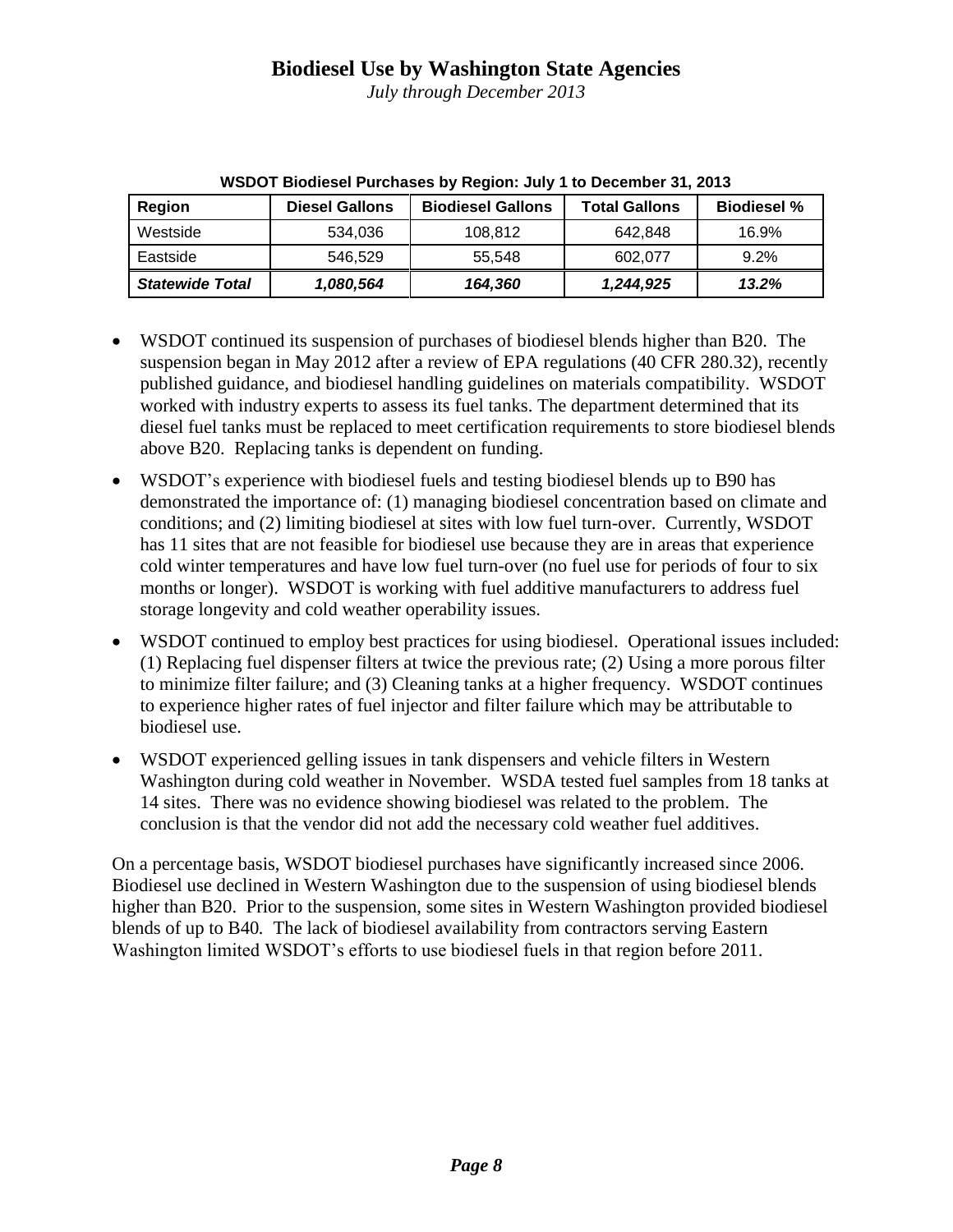*July through December 2013*

In 2013, the increase in biodiesel gallons and in biodiesel percentage from 2012 was due to increased biodiesel purchases in Eastern Washington.



## **FUEL QUALITY**

The Washington State Department of Agriculture (WSDA) monitors the quality of diesel and biodiesel used by state agencies as part of the state's Motor Fuel Quality Program. During this reporting period, WSDA submitted 115 diesel and biodiesel fuel samples to a contract laboratory to test compliance with American Society for Testing and Materials (ASTM) quality standards. Samples were obtained from fuel distributors, biodiesel producers, retail outlets, and WSDOT sites.

The program collected 7 diesel and 16 biodiesel fuel samples for laboratory testing at WSDOT fueling sites. Five samples showed the presence of particles or water, which may be a fuel handling issue; one sample failed an oxidation stability test. Most of these samples were taken in response to WSDOT concerns about filter plugging in several vehicles and dispensers in its Northwest and Olympic regions. Tests did not reveal deficiencies in the biodiesel. The agencies will continue to investigate the problems.

The program collected 92 samples for laboratory testing from retail and distribution sites: 34 were biodiesel blends and 58 were ultra low sulfur diesel. Thirty-five samples showed the presence of particles or water, 21 did not meet flash point specifications, and 3 did not meet lubricity requirements. In total, 52 of the 98 samples failed to meet one or more ASTM specification. Of these, only two were samples of biodiesel blends above B5.

While these types of fuel quality deficiencies do not cause immediate engine problems, WSDA is working with the industry to determine causes and corrective actions. The presence of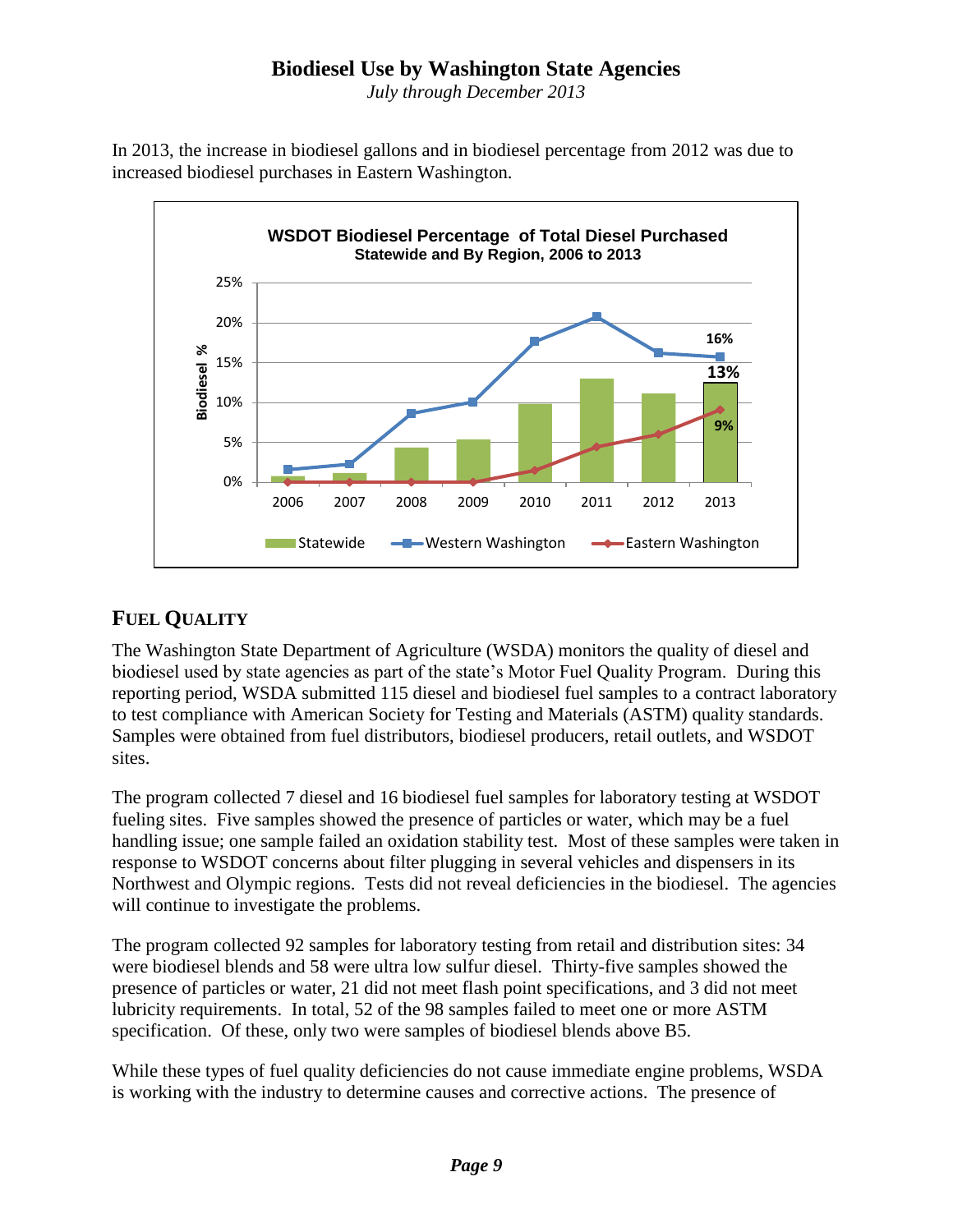*July through December 2013*

particles and water and flash point deficiencies are usually fuel handling issues. Flash point deficiencies are often caused by contamination with small amounts of gasoline usually attributed to the tank management of transport trucks.

In addition to taking fuel samples for laboratory testing, WSDA inspectors regularly checked for water in fuel storage tanks, conducted a visual test for clarity and contamination, and, on occasion, checked biodiesel blend levels.

WSDA issued 19 Notices of Correction to businesses for fuel that did not meet specifications. During this period, the program stopped sale at four locations for water in storage tanks and issued four civil penalties for repeat quality violations.

Overall, WSDA did not identify any significant quality issues with biodiesel fuels during this reporting period.

## **STATE CONTRACTING**

- The state's four fuel contracts serve a wide array of functions and customers. The state's bulk fuel contract (#00311), which started in May 2011, is now in its third year. The contract covers all regions of the state and encompasses 16 contracts with five contractors. Provisions of the state bulk fuel contract related to biodiesel include:
	- Biodiesel can be made from any feedstock so long as it meets ASTM specifications.
	- Contractors must provide biodiesel fuel in any percentage from B1 to B100.
	- Contractors must provide state agencies with biodiesel made from at least 51 percent in-state feedstock and/or biodiesel produced in-state.
- In July 2013, Coleman Oil and Powell Christiansen added a new biodiesel fuel product (B5 Rack) to their bulk fuel contracts which cover Eastern Washington. B5 has become a standard product available from fuel suppliers in Washington. This change provides a competitively-priced product to contract customers and cost savings to state contract customers. A B5 Rack product has been available from PetroCard since August 2012. DES plans to work with the two remaining contractors to make this product available statewide in 2014.
- There was considerable work during this period on state marine fuel delivery contracts which serve Washington State Ferries (WSF):
	- #01108 (Seattle Dock Facility): Work began during this period to renegotiate this sole source contract which expires in March 2014. The new contract is expected to continue to include a B5 fuel and may also include fuels that contain up to 20 percent biodiesel.
	- #02207 (Marine Refueling Services Truck Delivery): Work began this period to amend the contract to provide for pricing and delivery of B10 for a pilot project planned to start in spring 2014.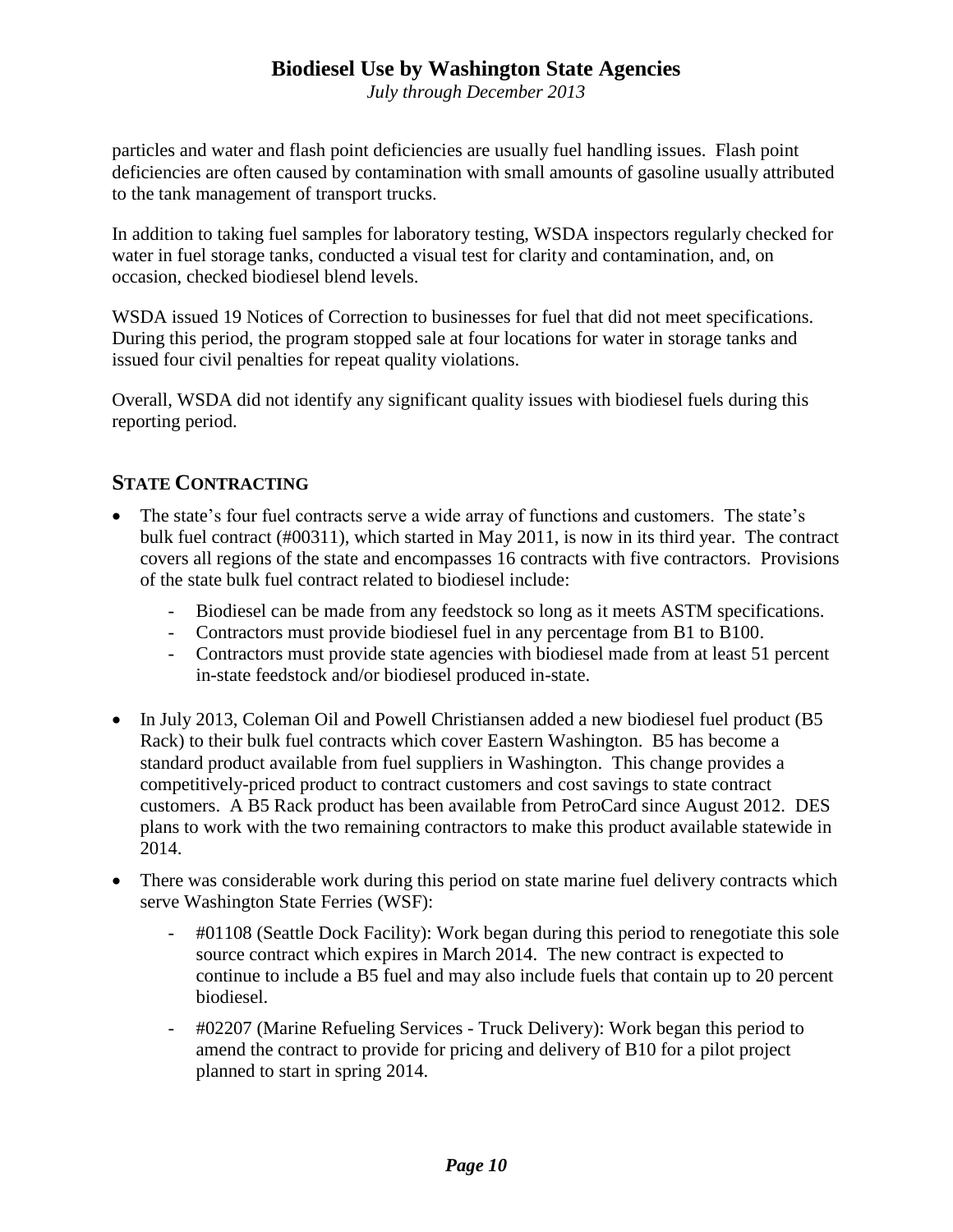*July through December 2013*

- #07613 (Keller Ferry): DES expects to award a new contract to provide fuel for the Keller Ferry in January 2014. The contract will provide for both diesel and biodiesel fuel.
- The bulk fuel and marine dock delivery contracts require contractors to provide biodiesel that is at least 51 percent in-state sourced. To determine compliance with this contract provision, DES reviews invoices or bills of lading provided by fuel contractors to document the date, quantity, and source of biodiesel purchases. The data shows compliance well above the 51 percent threshold for this reporting period.
- Progress on several fuel contract action items was delayed this period due to higher priority issues related to statewide Procurement Reform.

## **OTHER ACTIVITIES RELATED TO BIODIESEL USE BY STATE AGENCIES**

 **Extent Practicable Rule**: The interagency Alternative Fuels and Vehicles Technical Advisory Group (comprised of the 12 agencies and four educational institutions that collectively represent more than 98 percent of state fuel use) had quarterly meetings in August and November 2013 to continue its work to guide implementation of the Extent Practicable rule, adopted in May 2013 by the Department of Commerce (WAC 194-28). The rule defines practicability and clarifies how state agencies are evaluated to determine whether they have met mandated goals which include 40 percent biofuel/electricity use by June 1, 2013, and 100 percent biofuel/electricity use by June 1, 2015. The rule states that, unless otherwise limited by law, it is considered practicable for state agencies to use a minimum of 20 percent biodiesel on an annualized basis when purchasing fuel through the state procurement system. Agencies are encouraged to make good faith efforts to identify sources and buy a minimum of B20 when purchasing fuel from retail outlets.

## **RECOMMENDATIONS/ACTION ITEMS**

- Determine necessary actions to increase the percentage of biodiesel used by WSF at one or more fueling locations within the cost limitation set by the Legislature. Continue preparatory work and planning for pilot test with two vessels in 2014.
- Explore adding the 51 percent in-state sourced biodiesel requirement to the Marine Refueling Services contract.
- Support work to prioritize replacement of fuel storage tanks in western Washington to allow WSDOT to resume purchasing higher biodiesel blends at major fuel sites.
- Work with agencies, biodiesel producers, fuel contractors, and fuel additive manufacturers regarding managing biodiesel at higher blends, especially in cold weather.
- Use the Alternative Fuels and Vehicles Technical Advisory Group to integrate efforts to increase the percentage of biodiesel used by state agencies with the larger effort related to agency use of alternative fuels and vehicles.